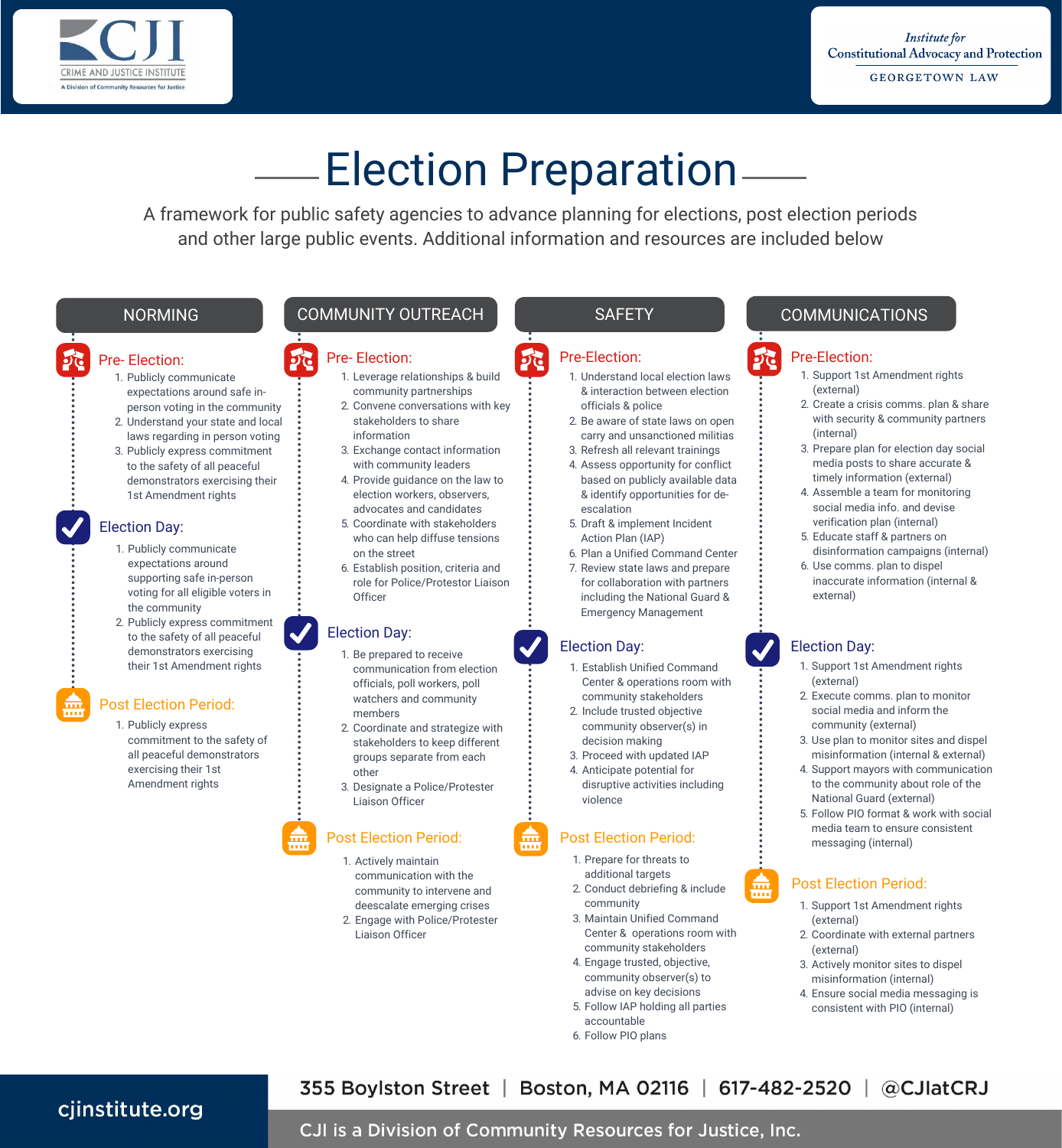

# Election Preparation

**Institute for Constitutional Advocacy and Protection GEORGETOWN LAW** 

# **Pre-Election**

#### **1. Publicly communicate expectations around safe in-person voting in the community**

Some states have early in-person voting. Be aware that the election period involves more than just election day voting. Irrespective of our personal political beliefs or preferred candidate, law enforcement is prepared to support and ensure that all persons can vote safely. Communicating the department's commitment to this, including through social media posts and outreach to the community, is an important step in building trust and setting expectations.

#### **2. Understand your state and local laws regarding in-person voting**

# Norming

State laws vary greatly in the responsibilities, training, and behavior required from election workers and poll watchers. Encouraging command staff to review the law and communicate expectations to officers is necessary to ensure safety at the polls and affirm that votes will be counted fairly. Work with state and local government to confirm preparation is coordinated. **Suggested resources:** (1) [What Police Need to Know at the Polls](https://www.cjinstitute.org/assets/sites/2/2020/10/Voter-Protection-Program-Law-Enforcement-Guidance-for-Election-Day.pdf); and (2) [State Laws on Authorized Poll Watchers & Voter Challenges](https://www.nass.org/resources/2018-election-information/Poll-Watchers-Voter-Challenges).

**3. Publicly express commitment to the safety of all peaceful demonstrators exercising their 1st Amendment rights**  Recognizing the individual right to free speech, including the right to peaceful protest and demonstration, can help dispel fears and avert conflict with groups who are exercising their constitutional rights. State laws vary regarding what is required from groups wishing to protest and demonstrate. All states have laws prohibiting unsanctioned militia. Understand these laws and communicate them to your officers in advance of Election Day. Armed actors, including militia, congregating at polling places on or before election day may intimidate voters and interfere with a free and democratic election process. **Suggested resources:** (1) [Guidance for Law Enforcement about First Amendment Rights](https://www.cjinstitute.org/assets/sites/2/2020/12/Guidance-for-Law-Enforcement-About-First-Amendment-Rights.pdf); (2) Addressing the Rise of Unlawful [Private Paramilitaries State Fact Sheets; and \(3\) Ballot Security and Voter Suppression: What It Is and What the Law Says.](https://www.law.georgetown.edu/icap/our-work/addressing-the-rise-of-unlawful-private-paramilitaries/state-fact-sheets/)

# **Community Outreach**

#### **1. Leverage relationships and build community partnerships**

Public safety officials should immediately reach out to community organizations with whom they have built strong relationships to set expectations and improve information-sharing. Collaborating with community partners could be very important in calming tensions in the event of conflict. **Suggested resources:** (1) Building U.S. Resilience to Political Violence A Globally Informed Framework for Analysis and Action; (2) [Engaging Communities as Partners: Strategies for Problem Solving;](https://static1.squarespace.com/static/5a85f71480bd5e276b1e7f7a/t/5dee85b55704156dcb211946/1575912885982/2019_OverZero_Resilience_Full.pdf)  and (3) [Electoral Violence Prevention.](https://www.tandfonline.com/doi/full/10.1080/13510347.2017.1365841)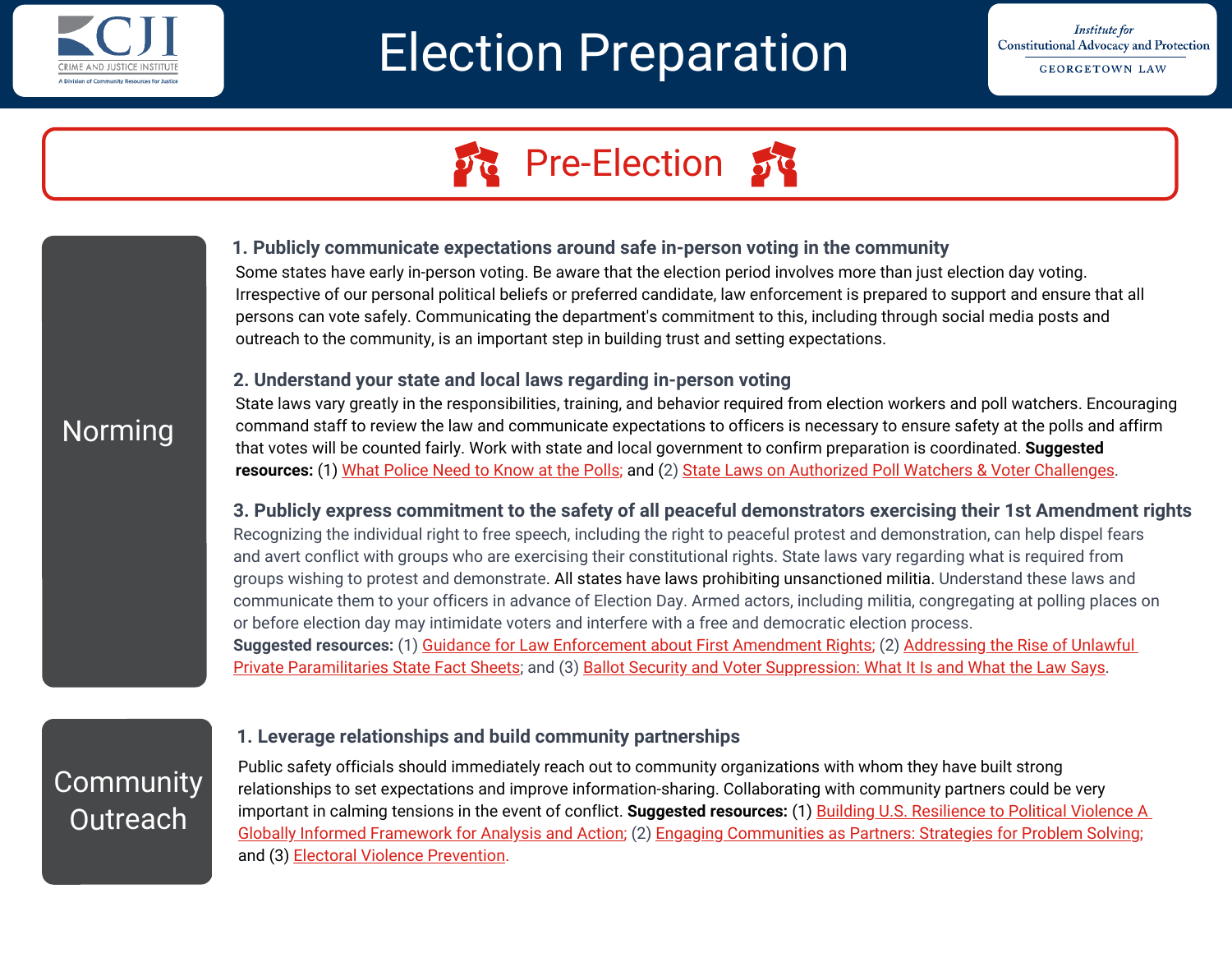

#### **2. Convene conversations with key stakeholders to share information**

Hold small convenings with key stakeholders, community groups, and all political candidates to share information in advance of the election. Discuss their plans as well as your department's expectations and strategies.

#### **3. Exchange contact information with community leaders**

There's a cliché that "you don't want to be exchanging business cards in the middle of a crisis." Providing community leaders with key contact information, including contact information for the Police/Protestor Liaison Officer (see below), is a critical but sometimes overlooked step in preparation for large-scale events. Get the contact information for key community leaders and be ready to provide the contact information and a pre-incident introduction to Liaison Officers. **Suggested Resource:** [Rethinking the Police Response to Mass Demonstrations: 9 Recommendations](https://www.hsdl.org/c/perf-mass-demonstrations/).

#### **4. Provide guidance on the law to election workers, observers, advocates, and candidates**

Promoting understanding among election workers, poll watchers, advocates on all sides, and local candidates on the laws governing what is permissible with respect to voting, polling places, and public gatherings will help to ensure that the groups [most likely to observe or be impacted by any illegal activity understand the rules.](https://www.nass.org/resources/2018-election-information/Poll-Watchers-Voter-Challenges) **Suggested resource:** State Laws on Authorized Poll Watchers & Voter Challenges.

#### **5. Coordinate with those who can help diffuse tensions on the street**

Whether through convenings or through individual contacts, coordinating with community leaders, candidates, and others who can help defuse tension is an important component in preventing conflict escalation. Law enforcement and public safety officials should reiterate their support of 1st Amendment rights and safe voting. The group should discuss expectations with stakeholders and review de-escalation plans as necessary. Providing candidates and interested groups with resources about de-escalation techniques may help avert conflict. This may also be a good time to identify individuals to serve as community observers. **Suggested Resources:** (1) Guidelines for Law Enforcement Role at Public Meetings - Communication, Deescalation and Planning; [\(2\) Guidelines for De-escalation and Communication around Contentious Meetings for Loc](https://www.cjinstitute.org/assets/sites/2/2021/09/3-Law-Enforcement-De-escalation-Guidelines.pdf)[al Elected](https://www.cjinstitute.org/assets/sites/2/2021/09/BDI_ElectedOfficialGuide_De-Escalation.pdf) Officials; and (3) [Active Bystander Intervention and De-escalation](https://www.cjinstitute.org/assets/sites/2/2021/09/1-Draft-Guidelines-for-Volunteers_ABI-and-De-Escalation-DC-Peace-Team.pdf).

#### **6. Establish position, criteria, and role for Police/Protestor Liaison Officer**

Creating the role of Police/Protestor Liaison Officer will help ensure that community groups, candidates, and other external stakeholders have someone to work with on their concerns, safety issues, and plans for peaceful protest and demonstration. Establishing this position and selecting an appropriate candidate can help build and sustain community trust in police. The liaison will be part of the planning process and should engage with organizers or representatives before and during events. This individual will act as the face of the police on a demonstration route, affirming and restating the expectations, safety requirements, and agreed-upon protocols. The liaison should have an identifiable vest for easy visibility throughout the event. **Suggested resources:** (1) [Policing Professional Profile: Police Liaison Team Officer](https://d17wy4t6ps30xx.cloudfront.net/production/uploads/2018/06/OPS-PO-SD-Police-Liaison-Team-Officer-v1.0.pdf); and (2) [The use of Police Liaison Teams in the policing of events](http://library.college.police.uk/docs/college-of-policing/Use-of-police-liaison-teams-2015.pdf).

# **Community Outreach** (continued)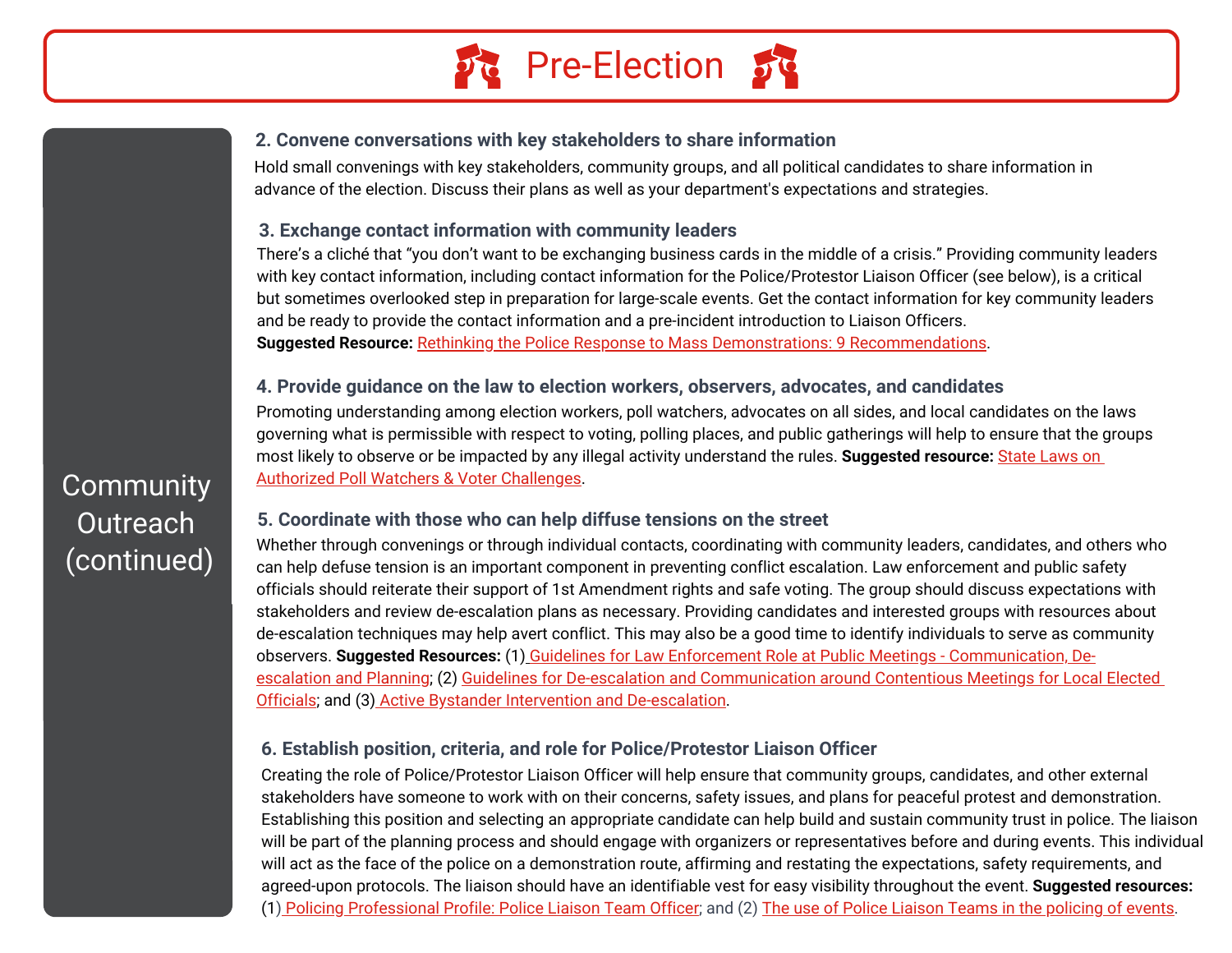

#### **1. Understand local election laws and the interaction between election officials and police**

Make sure that both election officials and public safety personnel know their roles in accordance with local or state ordinances. Understand local election laws and the interaction of election officials and police. Educate staff on what constitutes voter intimidation and how to respond in the event that this occurs. Coordinate with state and local government partners to ensure that you are on the same page. **Suggested resources:** (1) Ballot Security and Voter Suppression: What It [Is and What the Law Says, Voter Intimidation – pages 7 and 8, Voter Misinformation or Deceptive Practices – pages 9 and](https://www.brennancenter.org/sites/default/files/2019-08/Report_Ballot_Security_Voter_Suppression.pdf)  10; and (2) [Fact Sheet: Protecting Against Voter Intimidation.](https://www.law.georgetown.edu/icap/wp-content/uploads/sites/32/2020/10/Voter-Intimidation-Fact-Sheet.pdf)

#### **2. Be aware of state laws on open carry and unsanctioned militias**

Ensure that all persons can exercise their right to vote without fear of intimidation by being clear on laws pertaining to weapons and firearms near polling places. All states have at least one constitutional or statutory provision that applies to paramilitary or private militia activity at rallies. See suggested resources for more information regarding your state's laws. **Suggested resources:** (1) [Protests & Public Safety: A Guide for Cities & Citizens,](https://constitutionalprotestguide.org/ICAP-Protest_and_Public_Safety-Toolkit-072720.pdf) pages 18 to 26 and 40 to 43; (2) Prohibiting [Private Armies at Public Rallies; and \(3\) Addressing the Rise of Unlawful Private Paramilitaries State Fact Sheets.](https://www.law.georgetown.edu/icap/wp-content/uploads/sites/32/2018/04/Prohibiting-Private-Armies-at-Public-Rallies.pdf)

# **Safety**

#### **3. Refresh all relevant trainings**

With the high probability of election-related protests in some communities, public safety is advised to ensure that their officers are mindful of relevant methods for managing demonstrations. Trainings to focus on should include de-escalation, protest response, crowd control, 1st Amendment rights, Incident Command System (ICS), and others. Ensure your training academy is ready to refresh trainings, or see the following resources for examples of online available trainings. **Suggested resources:** (1) [Rethinking the Police Response to Mass Demonstrations: 9 Recommendations – pages 27 to 30](https://www.hsdl.org/c/perf-mass-demonstrations/)[; \(2\) Verbal](https://protraining.com/?gclid=Cj0KCQjwqrb7BRDlARIsACwGad4bKhZiTgLkreOQBVoLHDRdaaPUL_UFKFaBWg_UZYAxYW4x6mP6eXgaAlNNEALw_wcB) [De-Escalation Training for Police; \(3\) Managing Driver Activity Around Elections; and](https://www.policeforum.org/assets/PoliceResponseMassDemonstrations.pdf) (4) Police Response to Mass Demonstrations.

#### **4. Assess opportunity for conflict based on publicly available data and identify opportunities for de-escalation**

Departments should consult with publicly available datasets to assess the risk of violence and conflict provoked by bad actors. In working closely with your community, keep the dialogue open and be prepared to engage. In addition, ensure that links to your state and regional fusion centers are operational. **Suggested resources:** (1) US Crisis Monitor Data – Armed Conflict Location and Event Data Project; [and \(2\) How to access and use data from Bridging Divides Initiative at the](https://acleddata.com/special-projects/us-crisis-monitor/) community level.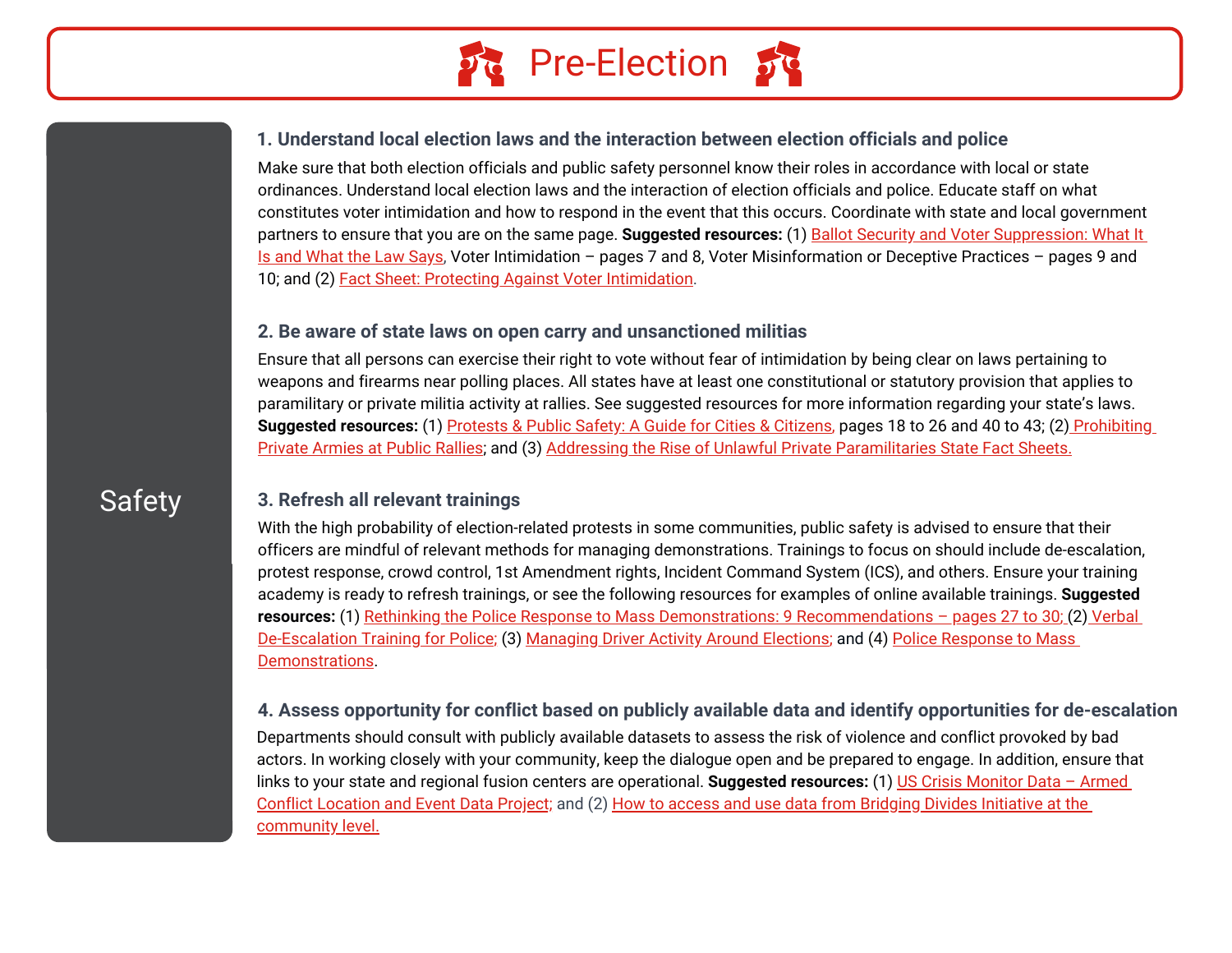

#### **5. Draft and Implement an Incident Action Plan (IAP)**

Understanding that multi-agency and multi-jurisdictional events are often complicated, using the best practice of the ICS provides a framework for managing personnel and staying well informed. The IAP should include a role for the Public Information Officer (PIO), who will be responsible for interfacing with the public, media, and other agencies. **Suggested resource:** [National Incident Management System – Federal Emergency Management Agency](https://www.fema.gov/sites/default/files/2020-07/fema_nims_doctrine-2017.pdf) overview pages 20 to- 33, Writing an IAP Pages 105 to 110.

#### **6. Plan a Unified Command Center**

Create a plan to set up a Unified Command Center, preferably in an established Emergency Operations Center (EOC) and use best practices to ensure interoperable technology and incident management doctrine. **Suggested resource:** [National](https://www.fema.gov/sites/default/files/2020-07/fema_nims_doctrine-2017.pdf) [Incident Management System](https://www.fema.gov/sites/default/files/2020-07/fema_nims_doctrine-2017.pdf) - pages 24 to 40.

# (continued) **7. Review state law and prepare for collaboration with partners including the National Guard and Emergency Management**

Should the National Guard be mobilized by the governor and needed in your community, help your mayor or chief executive explain their role, and as public safety executive, review the laws regarding mobilization and the use of force by these units. In preparation for scenarios in which local law enforcement may need to interface with state-level emergency management authorities, the National Guard, and other partners, public safety leaders who perceive a higher risk of conflict should proactively reach out to leadership of these partners to describe plans and discuss scenarios. Preparing and activating mutual aid agreements is another way to help law enforcement agencies when mass demonstrations require a larger police presence than that one agency can provide. **Suggested Resources:** (1) The Fundamentals of [Emergency Management; and \(2\) Rethinking Police Response to Mass Demonstrations - pages 44 to 45.](https://emilms.fema.gov/is_0230e/curriculum/1.html)

#### **1. Support 1st Amendment rights (internal & external)**

Comms.

With the potential for prolonged protests, continue to remind law enforcement officers and the public that the 1st Amendment will be protected by police. Provide guidance for law enforcement officers, specifically inform them public employees do not have First Amendment protection for speech made as part of their official duties, and that officers are able to be disciplined for speech that is uttered while they are on the job. **Suggested resources:** (1) Guidance for [Law Enforcement About First Amendment Rights; \(2\) The Challenge of Policing in a Democratic Society: A personal](https://www.cjinstitute.org/assets/sites/2/2020/12/Guidance-for-Law-Enforcement-About-First-Amendment-Rights.pdf) journey; and (3) [Countering Bigotry and Extremism in the Ranks.](https://www.law.georgetown.edu/icap/wp-content/uploads/sites/32/2022/04/2022.4.7.-Countering-Bigotry-and-Extremism-in-the-Ranks.pdf)

# Safety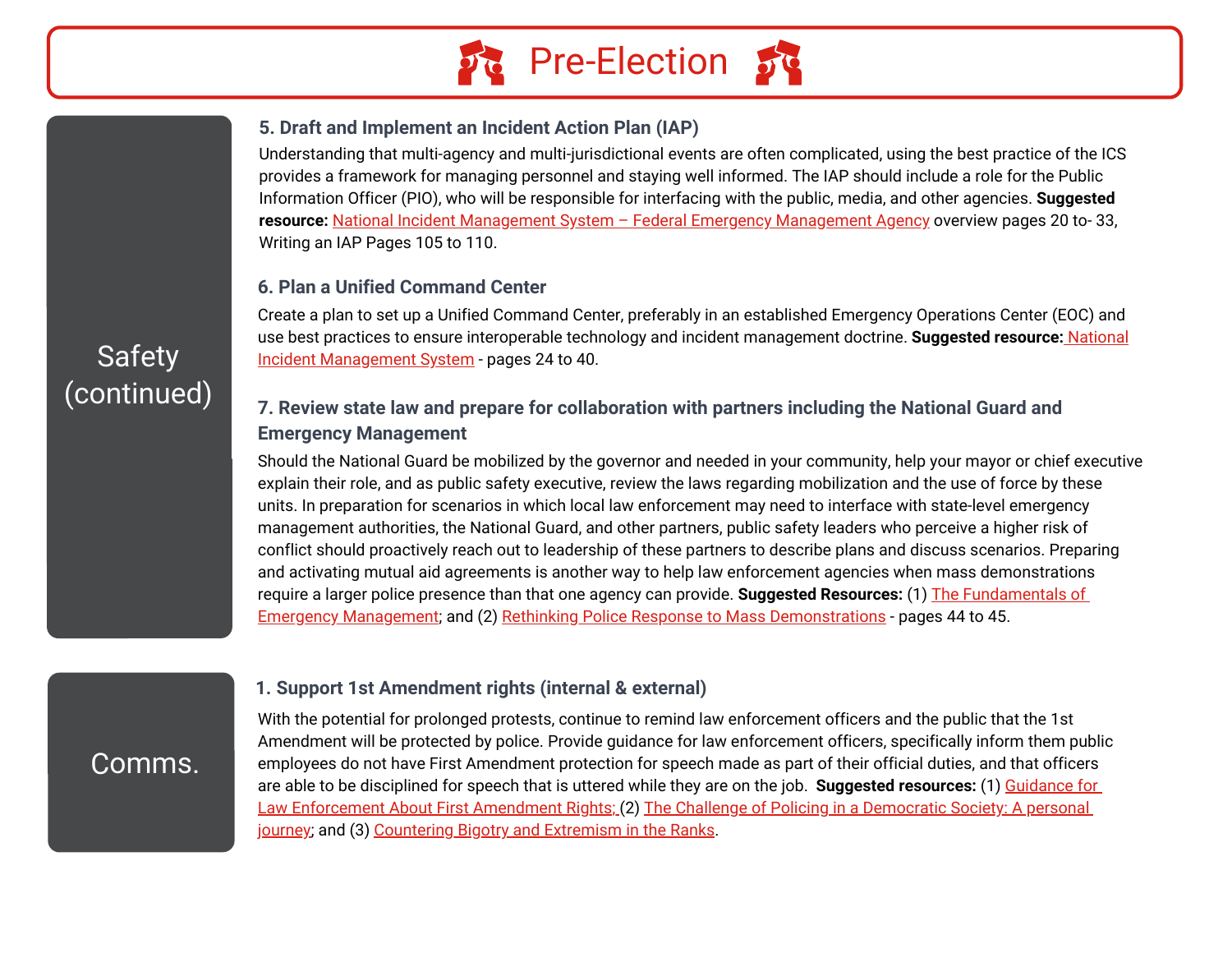

#### **2. Create a crisis communications plan and share with security and community partners (internal)**

Effective communication with the public and news media is a crucial service during a crisis. Establishing and formalizing a plan for how communication will be relayed, what information will be shared, and by whom, where information will be shared and all other relevant logistics reduces the already heavy load and strain that can be placed on public safety agencies during emergencies. The PIO and their team should work with other participating agencies to craft a message that reflects a shared understanding of the situation. **Suggested resources**: (1) [Volusia County \(FL\) Crisis Communications Plan](https://www.volusiasheriff.org/about/crisis.stml); and (2) Strategic [Communication Practices: A Toolkit for Police Executives – Page 87 to 105.](https://cops.usdoj.gov/RIC/Publications/cops-p222-pub.pdf)

#### **3. Prepare plan for Election Day social media posts to share accurate and timely information (external)**

Social media can be used by public safety agencies throughout the election period to provide accurate and timely information to the public and the news media. In a crisis, social media may be the best way to get information into the hands of those who need it most. For example, following the Boston Marathon bombing in 2013, police used Twitter to relay information to the public about road closures and investigations. Social media posts during this period should integrate norming information, including posts affirming support for safe in-person voting and peaceful exercise of 1st Amendment rights as well as posts that address and correct disinformation narratives. **Suggested resource:** Social Media Guidebook for Law [Enforcement Agencies Strategies for Effective Community Engagement.](https://www.ncjrs.gov/pdffiles1/nij/244760.pdf)

#### **4. Assemble a team for monitoring social media information and devise a verification plan (internal)**

If staffing levels permit, assemble a team to monitor social media networks, paying closer attention to local networks and sites to identify disinformation, and misinformation. Develop a plan to verify or refute information among the team and work [with the PIO to develop a strategy for drafting, vetting, and dissemination.](https://www.isdglobal.org/wp-content/uploads/2020/08/isd_101.pdf) **Suggested resource:** The 101 of Disinformation Detection – Institute for Strategic Dialogue**.**

#### **5. Educate staff and partners on disinformation campaigns (internal)**

Misinformation is information that is false but is not created to cause harm. Disinformation, however, is false and deliberately created with the intent to dismiss, distract, or distort. Educating staff and partners on what constitutes disinformation, the reasons why it is shared, and how to recognize it, is a valuable component in developing effective communication with the community. **Suggested resources:** (1) [Developing a Civil Society Response to Online Manipulation;](https://www.isdglobal.org/wp-content/uploads/2020/08/isd_201.pdf) and (2) [SpotTheTroll.org.](https://spotthetroll.org/)

#### **6. Use communications plan to dispel inaccurate information (internal & external)**

Disinformation is sometimes used by bad actors to intentionally provoke conflict. Public safety agencies should seek to address and discredit disinformation where possible as a de-escalation strategy.

Comms. (continued)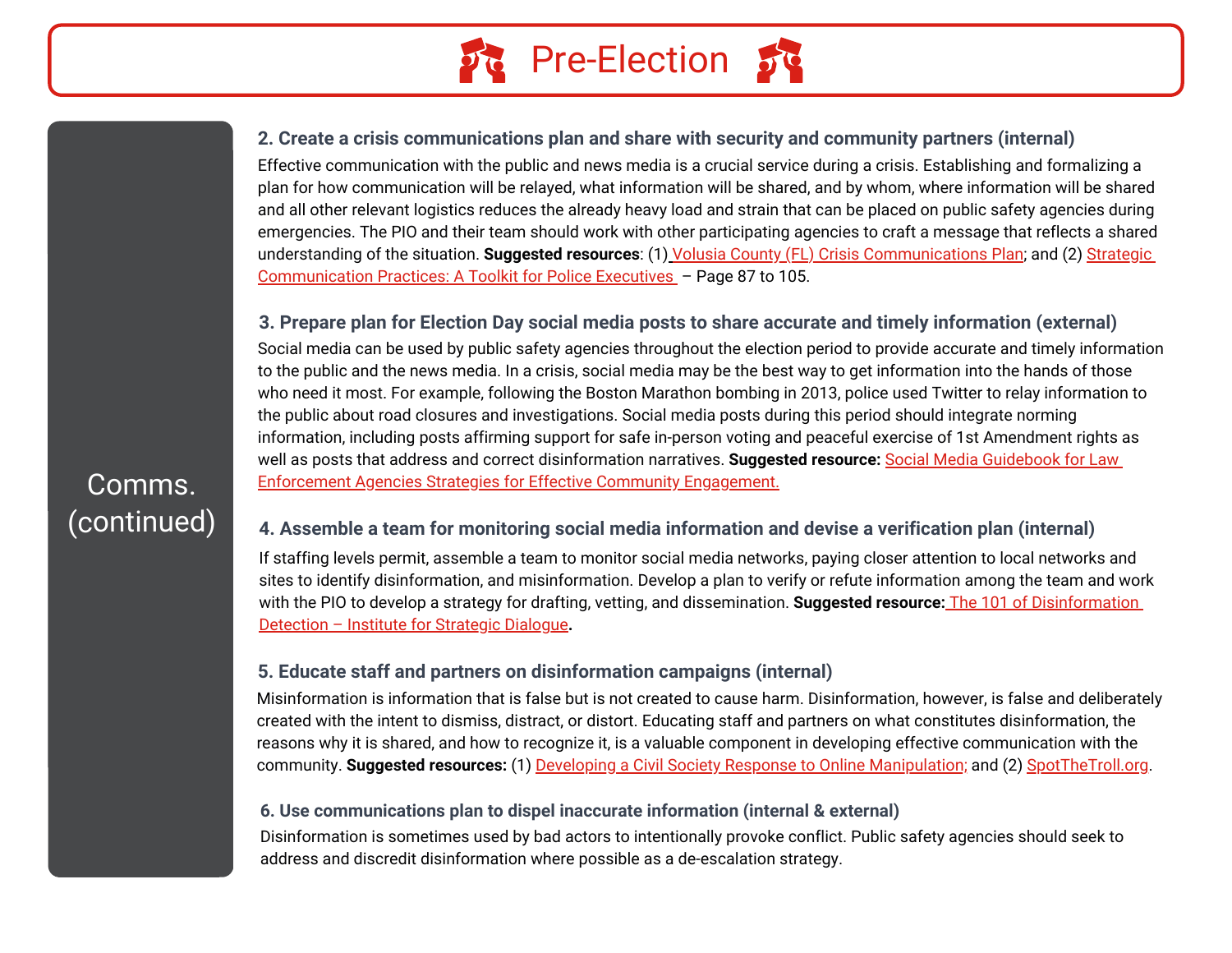

Norming

Reiterating this message on Election Day itself is important to assuage public fear and anxiety about a tense election season. **1. Publicly communicate expectations for supporting safe in-person voting in the community**

**2. Publicly express commitment to the safety of all peaceful demonstrators exercising 1st Amendment rights**  Similar to allaying concerns about in-person voting, repeating the message that peacefully exercising 1st Amendment rights is supported and will be protected is important to reducing demonstrators' fears and inflaming any conflict, real or perceived.

**1. Be prepared to receive communication from election officials, poll workers/watchers, & community members** On Election Day and throughout in-person voting, departments should be prepared to receive and respond to communication from poll workers, poll watchers, and community groups. Rapid and proportional response along with the expressed commitment to safe voting and exercising 1st Amendment rights will assure election officials and others that law enforcement [is prepared for any scenario, furthering community trust.](https://constitutionalprotestguide.org/ICAP-Protest_and_Public_Safety-Toolkit-072720.pdf) **Suggested resource:** Protests & Public Safety: A Guide for Cities & Citizens - Building relationships – page 102.

#### **2. Coordinate and strategize with stakeholders to keep different groups separate from each other**

A strategy sometimes employed by bad actors, including those sowing disinformation, is to bring opposing groups into close contact with each other, hoping to inflame tensions and create physical conflict. As much as possible, law enforcement should appropriately and peacefully coordinate with groups to create physical distance and proactively reduce opportunity for conflict. **Suggested resource:** [The Police Response to Mass Demonstrations: Promising practices and lessons learned –](https://www.policeforum.org/assets/PoliceResponseMassDemonstrations.pdf) Competing protest groups – page 15.

#### **3. Designate a Police/Protestor Liaison Officer**

On Election Day and thereafter, designate a Police/Protester Liaison Officer and empower them to work directly with community leaders and those leading any demonstrations. Create an operational line of communication between the Liaison Officer and the Command Center to ensure that community input and information can be quickly acted upon by the appropriate group, officer, or unit and that all intelligence is collected and analyzed. **Suggested resources:** (1) The use of Police Liaison Teams in the policing of events - pages 9 and 10; and (2) Examining Police Protest and Conflict Liaison Practices in Canada.

# **Community** Outreach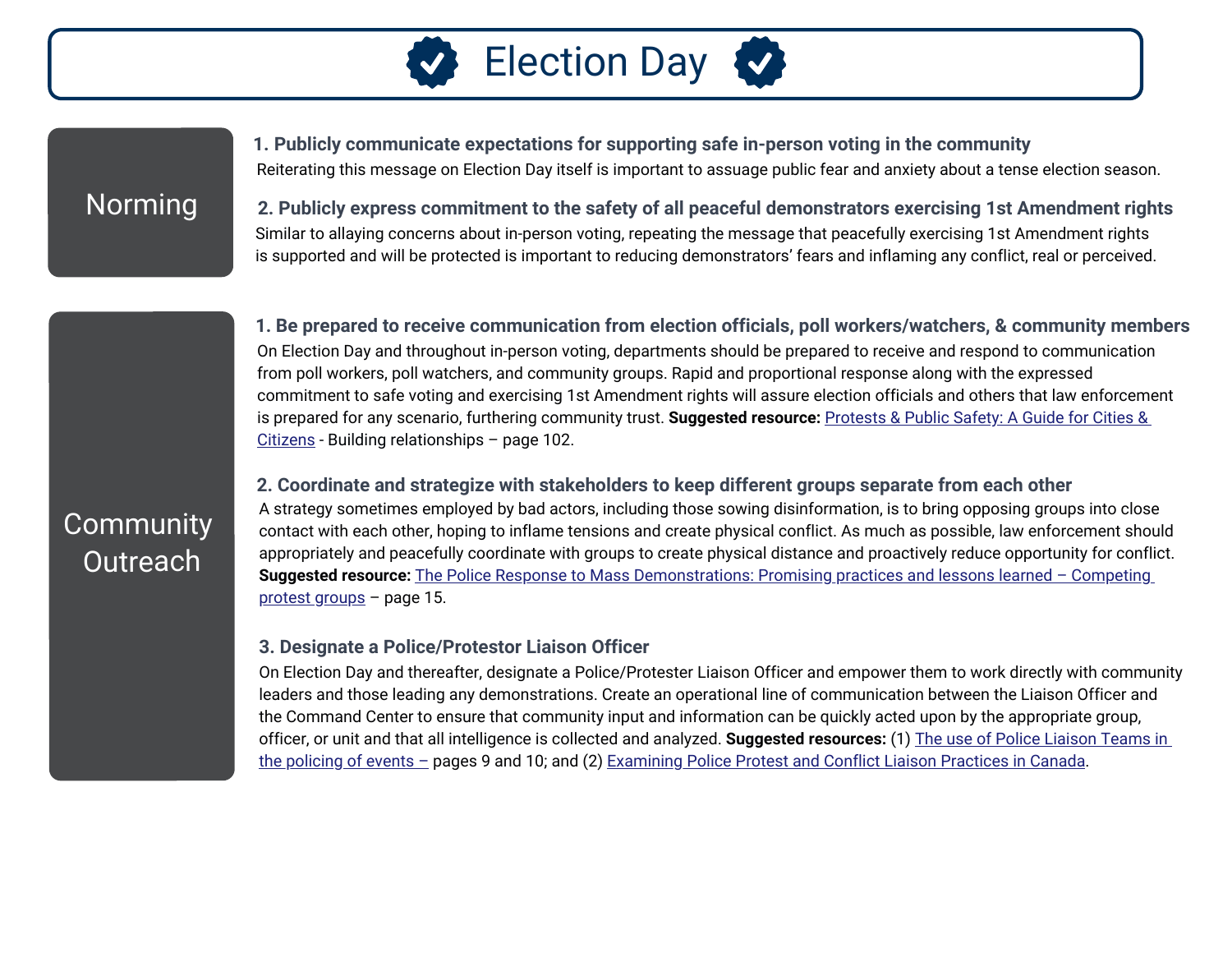

#### **1. Establish a Unified Command Center and operations room with community stakeholders**

Follow through on the plan to set up a Unified Command Center, preferably in an established EOC and using best practices to ensure interoperable technology and incident management doctrine. **Suggested resources:** (1) National [Incident Management System - pages 24 to 40; \(2\) The Police Response to Mass Demonstrations: Promising practices](https://www.policeforum.org/assets/PoliceResponseMassDemonstrations.pdf) and lessons learned – pages 49 to 54; (3) [Introduction to the Incident Command System -Training;](https://training.fema.gov/is/courseoverview.aspx?code=IS-100.c) and (4) An [Introduction to the National Incident Management System - Training.](https://training.fema.gov/is/courseoverview.aspx?code=IS-700.b)

#### **2. Include trusted objective community observer(s) in decision making**

Public safety leaders will be well served to identify a trusted objective community observer or observers to provide a nonlaw-enforcement perspective on important decisions. Being aware that community actors may have different perspectives and serve different constituencies, public safety leaders should select individuals who they think represent the range of perspectives present in their community. As much as possible, the observers should be individuals who are aware of local laws and community issues, including local conflicts. In Northern Ireland, the UK, and Scotland this person is often a human rights specialist. In Boston, the police commissioner has called upon the following people on different occasions: a former US Attorney, a former elected prosecutor, and a minister.

#### **3. Proceed with updated IAP**

Utilizing and following the Incident Action Plan will make certain that all public safety command staff and officers are on the same page regarding the framework for managing personnel, situations in the field, and other resources. Elements of the plan may never be utilized, but the value of putting forethought into responses to potential scenarios is significant. As the situation changes, make updates to the IAP and communicate those changes through the PIO.

#### **4. Anticipate potential for a range of disruptive activities including violence**

Public safety leaders should plan for various scenarios that reflect a range of activities such as infrastructure attacks and trucker demonstrations. Created scenarios should anticipate a variety of activities and conflicts, develop plans to protect officers, protect the community, and protect 1st Amendment rights in equal measure. **Suggested resources**: (1) Law [Enforcement Guidance for Policing Public Demonstrations; \(2\) Protecting Public Infrastructure; and \(3\) Trucker Convoys or](https://www.law.georgetown.edu/icap/wp-content/uploads/sites/32/2022/03/Legal-Guidance-on-Trucker-Convoys-or-Other-Vehicular-Demonstrations.pdf) Other Vehicular Demonstrations: Law Enforcement Guidance on Constitutional Principles.

# Safety (continued)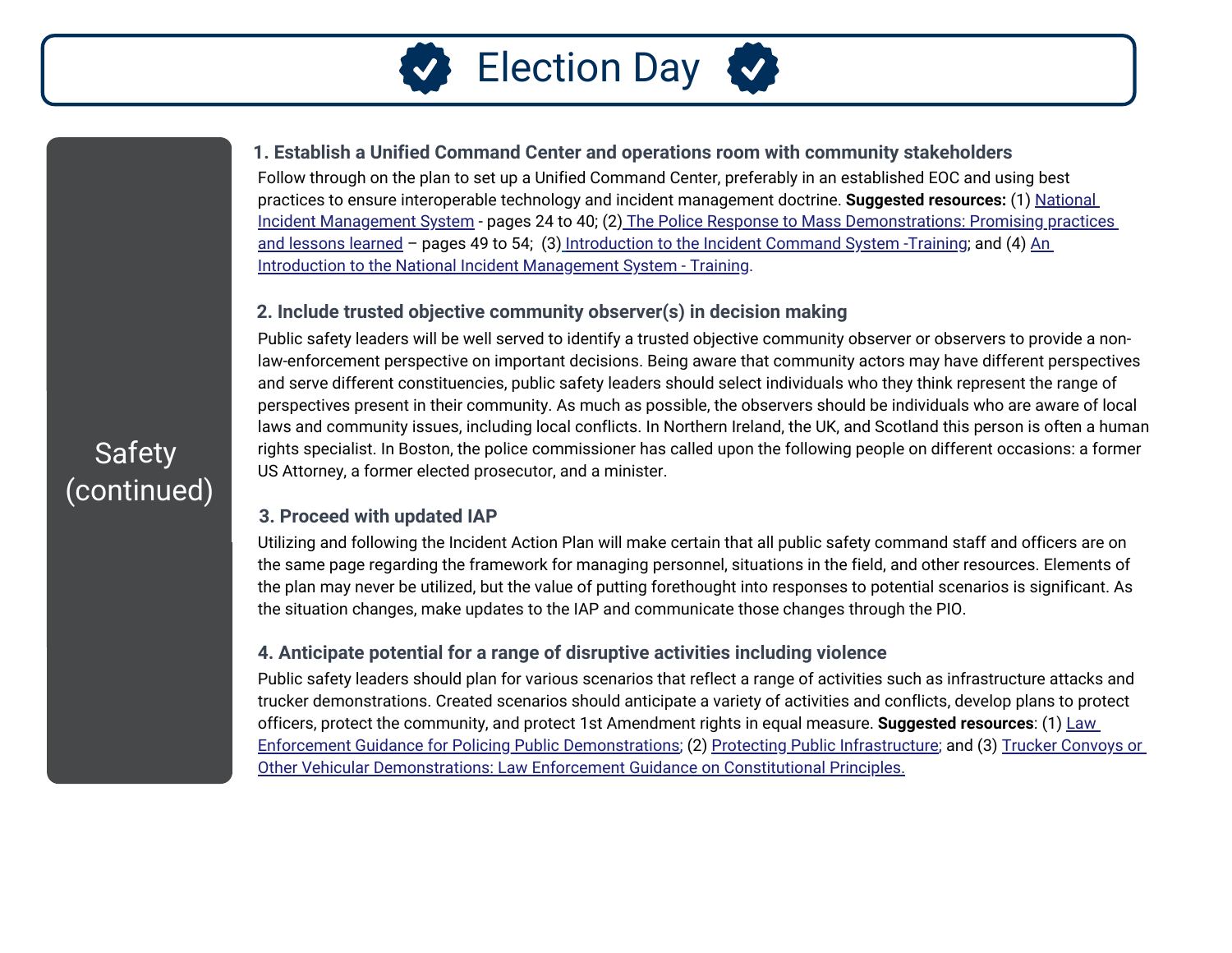

#### **1. Support First Amendment Rights (external)**

Regularly communicate this expectation with the community and with officers. In Philadelphia during the Occupy Protests, commanders read the 1st Amendment at every roll call. **Suggested resources**: (1) The Challenge of Policing in a [Democratic Society: A personal journey; and \(2\) Guidance for Law Enforcement about First Amendment Rights.](https://www.ncjrs.gov/pdffiles1/nij/245992.pdf)

#### **2. Execute communications plan to monitor social media and inform the community (external)**

Follow the communications plan to update and respond to any emerging challenges. If needed, implement crisis communication plans.

#### **3. Use the plan to monitor sites, and dispel misinformation (internal & external)**

Utilize the plan developed in the pre-election period to monitor communications and quickly respond to incorrect information that is being shared by social and traditional news media. The PIO and their team should monitor the media, social media, and other sources of public information, transmitting information to the components that need it within the incident command organizational structure.

#### **4. Support mayors with communication to the community about the role of the National Guard with state activation to local streets (external)**

Connect with local government leaders to inform them of coordination and collaboration with National Guard forces in the event of state activation. **Suggested Resource**: [civiliansinconflict.org](https://civiliansinconflict.org/wp-content/uploads/2020/06/National-Guard-Brief-Single-Page.pdf).

#### **5. Follow PIO format and work with social media team to ensure consistent messaging (internal)**

To promote accurate and reliable information sharing, communications should be routed through the PIO. The PIO and their team are responsible for gathering, verifying, coordinating, and disseminating messages to the public, social media, news media, and other agencies. Depending on the size of the operation, the PIO may work with a social media team to draft and publish messages that address misinformation in a consistent and timely fashion.

### Comms.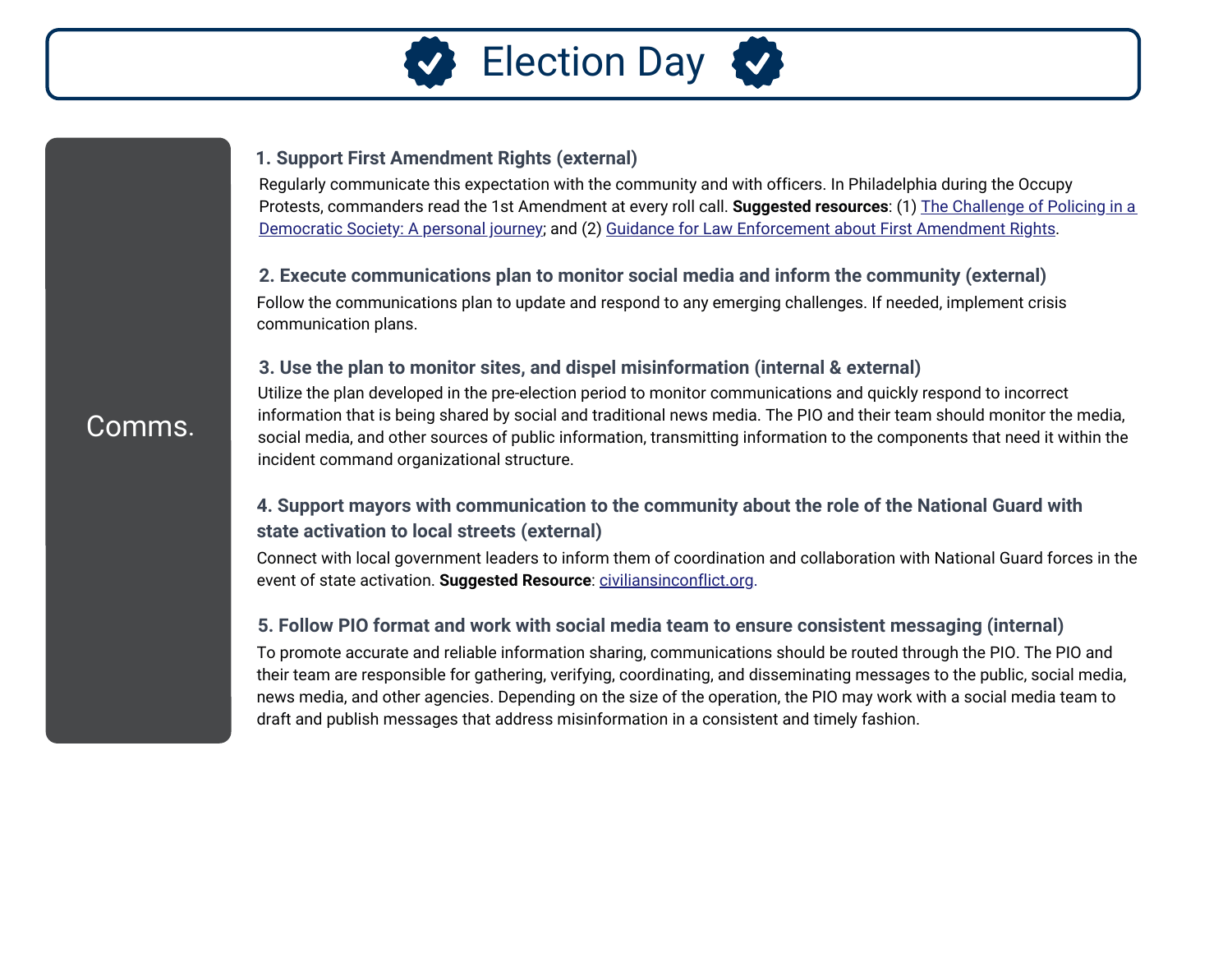

## Norming

With the possibility that the results of some races may not be determined for days or weeks following Election Day, public safety leaders should be prepared to reiterate their support for 1st Amendment rights. **Suggested resource:** [What Police Need to Know About Protecting the Count](https://www.cjinstitute.org/assets/sites/2/2020/11/Voter-Protection-Program-Protecting-the-Count-Law-Enforcement-Guidance.pdf). **1. Publicly express commitment to the safety of all peaceful demonstrators exercising 1st Amendment rights**

## Community demonstration groups. Outreach

**1. Actively maintain communication with the community to intervene and de-escalate emerging crises**  With the possibility that the election results may not be finalized for several days or even weeks after the election, public safety leaders should be prepared to maintain communication with community leaders, stakeholders, and leaders of

#### **2. Engage with Police/Protester Liaison Officer**

Developing a regular reporting schedule and structure for the Police/Protestor Liaison throughout the post-election period [will ensure that community input and information is quickly and accurately acted upon.](http://library.college.police.uk/docs/college-of-policing/Use-of-police-liaison-teams-2015.pdf) **Suggested resource**: The use of Police Liaison Teams in the policing of events - page 20.

#### **1. Prepare for threats to additional targets**

In the aftermath of the 2020 Election, individuals responsible for counting and confirming ballots were the targets of threats and harassment. Similarly, private individuals who worked for organizations that produce products to assist with voting, including voting machines, were also targeted. Law enforcement should continue to provide support for and protection of individuals that support the counting and reporting of election results during the post-election period. **Suggested resource:** [What Police Need to Know About Protecting the Count](https://www.cjinstitute.org/assets/sites/2/2020/11/Voter-Protection-Program-Protecting-the-Count-Law-Enforcement-Guidance.pdf)**.**

# Safety

#### **2. Conduct debriefing and include the community**

As with any large-scale event or activity, conducting a thorough debriefing or after action review process can aid future decision-making. Leaders should engage their command staff in a review of activities, decision-making, and outcomes – the [potential protracted nature of this period suggests a routine review of responses and actions.](https://cops.usdoj.gov/RIC/Publications/cops-w0878-pub.pdf) **Suggested resources:** (1) How to Conduct an After Action Review; and (2) [IncidentReviews.Org.](http://incidentreviews.org/)

#### **3. Maintain Unified Command Center and operations room with community stakeholders**

In the event of conflict, utilize the structures and processes put into place to manage the situation, including the Unified Command Center.